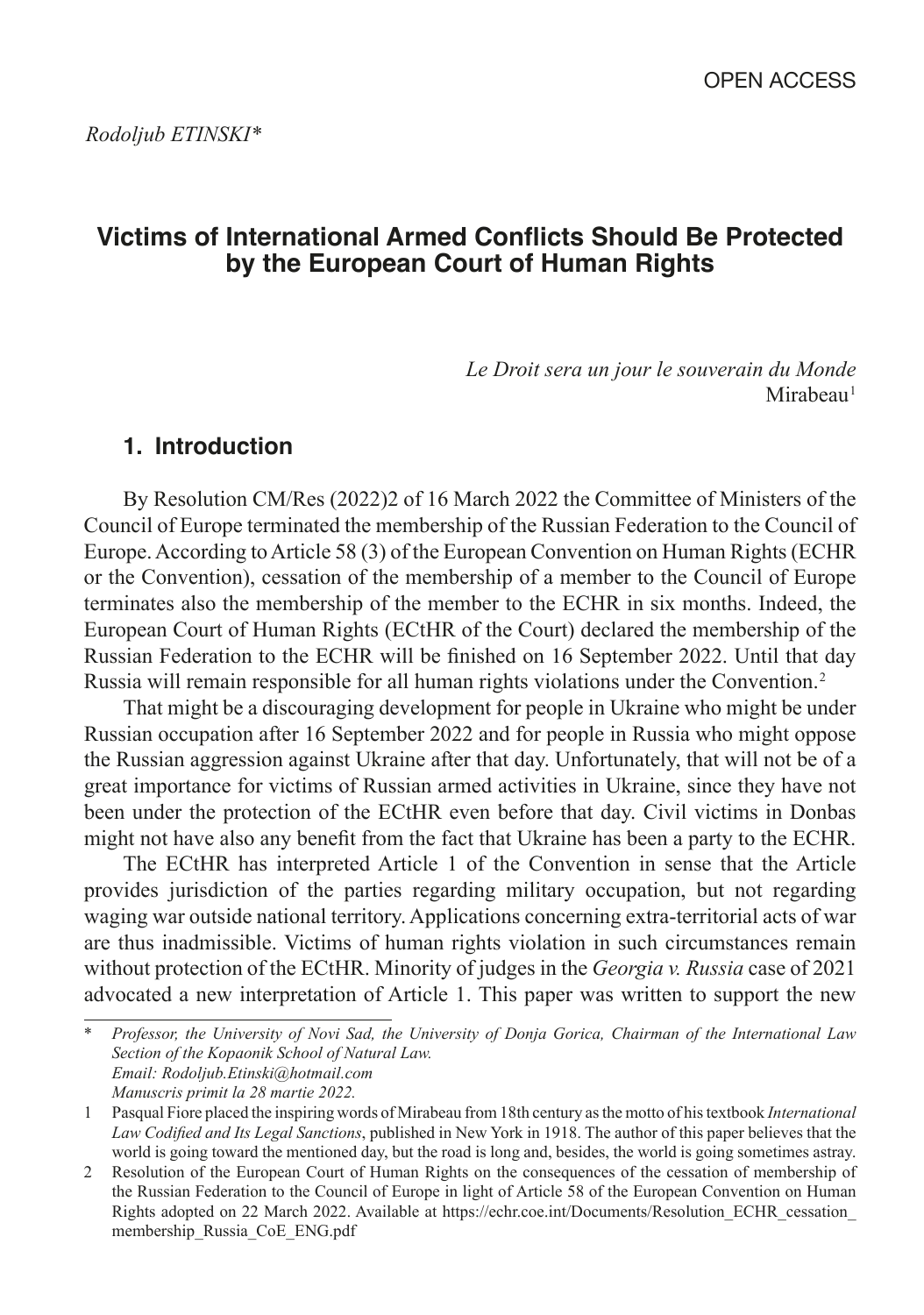interpretation. The fundaments of the old interpretation were laid down in the *Banković and Others v. Belgium and Others* case of 2001. *Banković* was a step in a wrong direction. Hopefully, it will not be the first step on the road of a thousand miles. Unfortunately, twenty years since *Banković* the *Gorgia v. Russia* case remained on the same road.

After a short review of the relationship between international humanitarian law and international human rights law, the paper will present the *Georgia v. Russia* case and the *Banković and Others v. Belgium and Others* case. The paper will then introduce critiques of the old interpretation by some judges of the ECtHR and some writers. Concluding the paper, the author will add some arguments in favor of the new interpretation.

## **2. International Humanitarian Law and International Human Rights Law**

There is no any doubt about applicability of human rights in armed conflicts. The International Court of Justice (ICJ) confirms that the protection provided by human rights treaties does not cease in the case of an armed conflict. 3 The ICJ treats international humanitarian law as *lex specialis* of human rights law. 4 Three situations may be perceived, according to the ICJ: some rights are exclusively in domain of international humanitarian law, others are exclusive object of human rights law, and third group of rights belongs to both branches of international law. 5 Human rights, guaranteed by human rights treaties, are applied in armed conflict, but under certain limitation, allowed by the treaties. As general rights, they may be specialized, limited or upgraded by humanitarian law.

Article 15(1) of the ECHR authorizes the parties to "take measures derogating from its obligations under this Convention to the extent strictly required by the exigencies of the situation, provided that such measures are not inconsistent with its other obligations under international law" in time of war. Paragraph 2 forbids derogation regarding the right to life, except when loss of life is a consequence of lawful acts of war. It forbids also derogation regarding the prohibition of torture, inhuman and degrading punishment and treatment, the prohibition of slavery and regarding the principle *nullum crimen, nulla poena, sine lege*. Paragraph 3 obliges a party to inform the Secretary General of the Council of Europe about taken measures and their cessation. Article 4(2) of the 1966 International Covenant on Civil and Political Rights provides a longer list of rights which cannot be derogated in war. The list includes the right to life, the prohibition of torture, inhuman and degrading treatment and punishment, prohibition of slavery and servitude, prohibition of depriving liberty on a ground of impossibility of fulfillment a contractual obligation, the principle *nullum crimen, nulla poena, sine lege*, the right to recognition everywhere as a person before the law and the freedom of thought, conscience and religion. The broader list might have a bearing to interpretation of the ECtHR.

A lot of rights have been protected by human rights law and humanitarian law in

5 *Ibid*.

<sup>3</sup> *Legal Consequences of the Construction of a Wall in the Occupied Palestinian Territory*, Advisory Opinion, I. C. J. Reports 2004, p. 178, para 106.

<sup>4</sup> *Ibid*.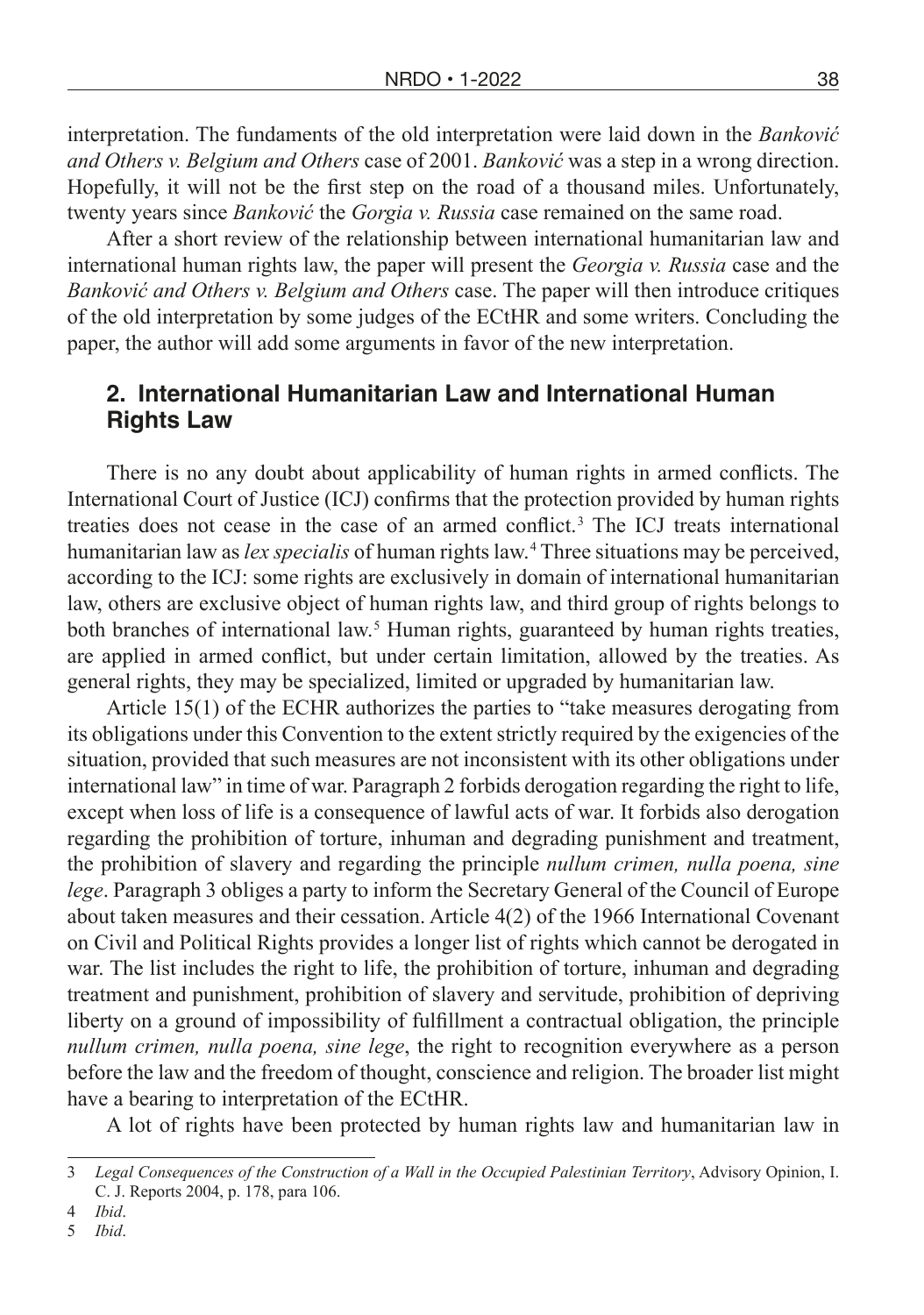parallel. Just to mention the right to life of civilians and war prisoners, dignity of all, the right to property and the freedom of thought, conscience and religion. In other words, by acts of war a State may violate at the same time its obligation under human rights treaties and its obligation under international humanitarian law.

## **3.** *Georgia v. Russia***, 2021**

Georgia lodged an application against the Russian Federation on 11 August 2008. 6 The application was lodged almost at the end of a five-days-war which began in the night between 7 and 8 August 2008. The Russian forces invaded the Georgian territory supporting local forces of the South Ossetia and Abkhazia. Ceasefire was agreed on 12 August 2008. According to a report of the EU Fact Finding Mission of 2009, Georgia claimed that 228 civilians lost life and 1747 persons were wounded. 7 The South Ossetia reported 365 persons killed. 8 The Applicant alleged that

through indiscriminate and disproportionate attacks against civilians and their property on the territory of Georgia by the Russian army and/or the separatist forces placed under their control – the Russian Federation had permitted or caused to exist an administrative practice, resulting in a violation of Articles 2, 3, 5, 8 and 13 of the Convention, Articles 1 and 2 of Protocol No. 1, and Article 2 of Protocol No. 4. 9

The Respondent objected admissibility of the application alleging that the events occurred beyond its jurisdiction and effective control. The Chamber found that the ECtHR had jurisdiction, but objections regarding jurisdiction *ratione loci* and *ratione materiae* joined to the merits and relinquished its jurisdiction in favor of the Grand Chamber. 10 In view of jurisdiction of the Court, the Grand Chamber made distinction between active phase of hostilities (between 8 and 12 August) and occupation phase, which began after the ceasefire agreement of 12 August.

Investigating its jurisdiction in the case, the Grand Chamber observed that the Court was invited to establish its jurisdiction regarding an armed conflict the first time since its decision in *Banković and Others* concerning the NATO bombing of the Radio-Television Serbia headquarters in Belgrade<sup>11</sup> and that its case-law has evolved in meantime.<sup>12</sup> Development of case-law resulted in two relevant criteria regarding the jurisdiction of a State in cases of extra-territorial activities: "effective control" by a State over an area and "State agent authority and control" over individuals. 13 The ECtHR explains the first criterion as "the spatial concept of jurisdiction" and the second as "the personal concept

<sup>6</sup> *Georgia v. Russia* (II) (app. no. 38263/08) Judgment, Merits 21 January 2021.

<sup>7</sup> *Ibid*., para 32.

<sup>8</sup> *Ibid*.

<sup>9</sup> *Ibid*., para 8.

<sup>10</sup> *Georgia v. Russia* (II) (dec.), (app.no. 38263/08) Decision, 13 December 2011)

<sup>11</sup> *Georgia v. Russia* (II) (app. no. 38263/08) Judgment, Merits 21 January 2021, para 113.

<sup>12</sup> *Ibid*., para 114.

<sup>13</sup> *Ibid*., para 115.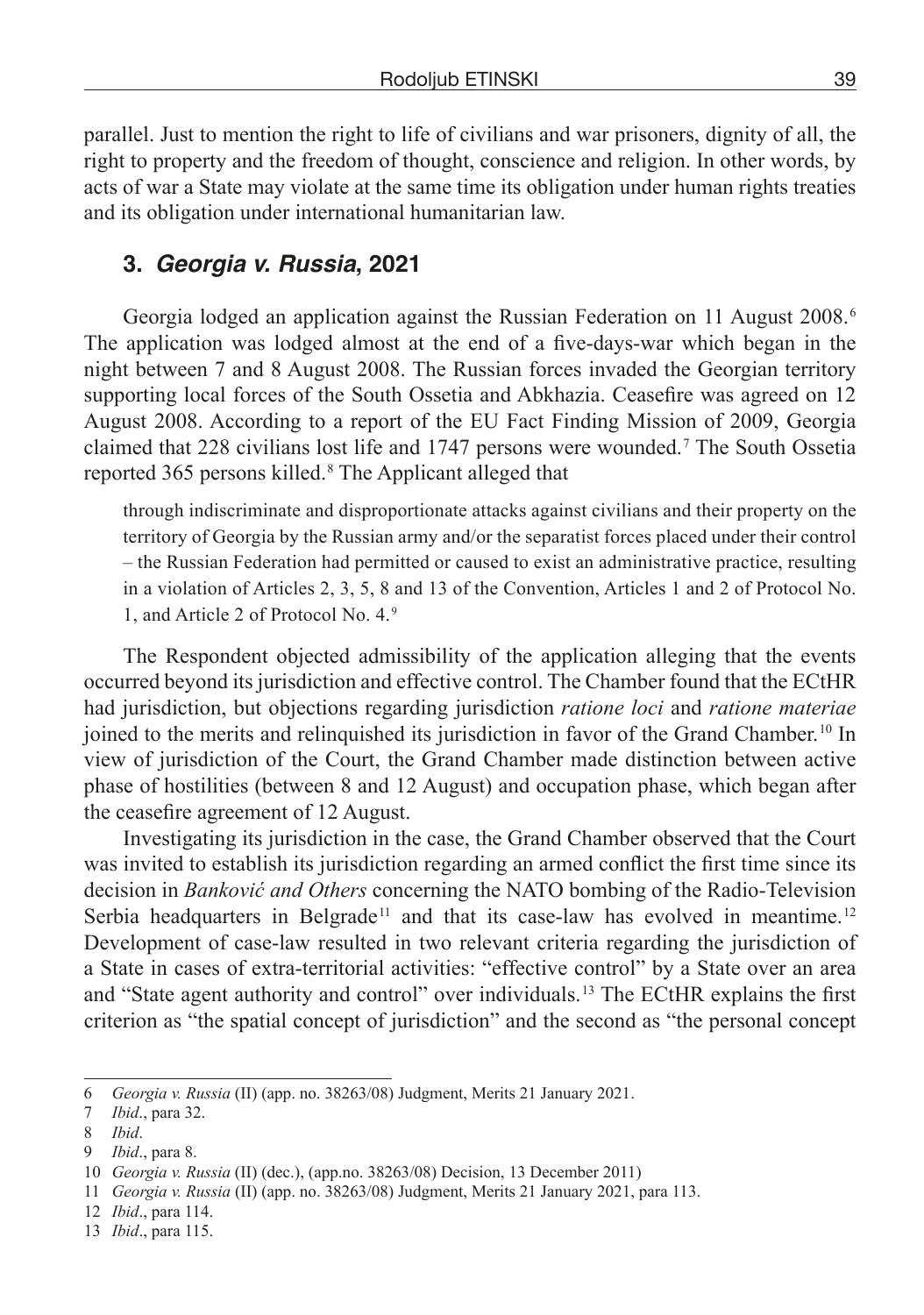of jurisdiction". 14

A State pursues effective control over its territory. All what has occurred in its territory falls under the jurisdiction of the party under Article 1 of the ECHR. Pursuing effective control over an area outside its territory may depend, according to established practice of the ECtHR, on "strength of the State's military presence in the area" or on "extent to which its military, economic and political support for the local subordinate administration provides it with influence and control over the region." 15 Establishing the exercise of effective control of a party outside of its territory by the Court is a matter of assessment of fact against the stated criteria. Military occupation has been treated by the Court as effective control over the occupied territory. On the other side, armed attacks outside the territory have not been considered by the Court to satisfy the criterion of effective control. The Grand Chamber explained that: "The very reality of armed confrontation and fighting between enemy military forces seeking to establish control over an area in a context of chaos means that there is no control over an area." 16

The personal concept of jurisdiction, as developed in previous cases, indicates "the exercise of physical power and control over the persons in question."<sup>17</sup> "The very reality of armed confrontation and fighting between enemy military forces," the Grand Chamber stated "also exclude any form of 'State agent authority and control' over individuals".<sup>18</sup> Having been aware of sensibility of the issue, the Grand Chamber invoked certain practical reasons as an obstacle for developing its case-law. It referred to "the large number of alleged victims and contested incidents, the magnitude of the evidence produced, the difficulty in establishing the relevant circumstances and the fact that such situations are predominantly regulated by legal norms other than those of the Convention." 19

In spite of a general conclusion that possible violations of human rights, perpetrated during the active phase of hostilities, did not fall under the jurisdiction of Russia in sense of Article 1 of the ECHR, the Grand Chamber found that an obligation of investigating possible war crimes, perpetrated in the same phase, did fall under the jurisdiction of Russia. The Grand Chamber referred to the *Güzelyurtlu and Others v. Cyprus and Turkey* case of 2019 where the Court took position that a jurisdictional link regarding procedural aspect of Article 2 could be established if the party had instituted an investigation in respect of a death which had occurred outside its jurisdiction.<sup>20</sup> Having in view that Russia established effective control over the territory shortly after termination of hostilities, that the Russian authorities took steps to investigate allegations on war crimes committed during the active phase and that Georgia was unable to do that due to circumstances of the case, Grand Chamber concluded that the Russian jurisdiction in sense of Article 1 of the Convention existed in that regard. 21

<sup>14</sup> *Ibid*.

<sup>15</sup> *Ibid*., para 116.

<sup>16</sup> *Ibid*., para 126.

<sup>17</sup> *Ibid*., para 130.

<sup>18</sup> *Ibid*., para 137.

<sup>19</sup> *Ibid*., para 141. 20 *Ibid*., para 330.

<sup>21</sup> *Ibid*., paras 331, 332.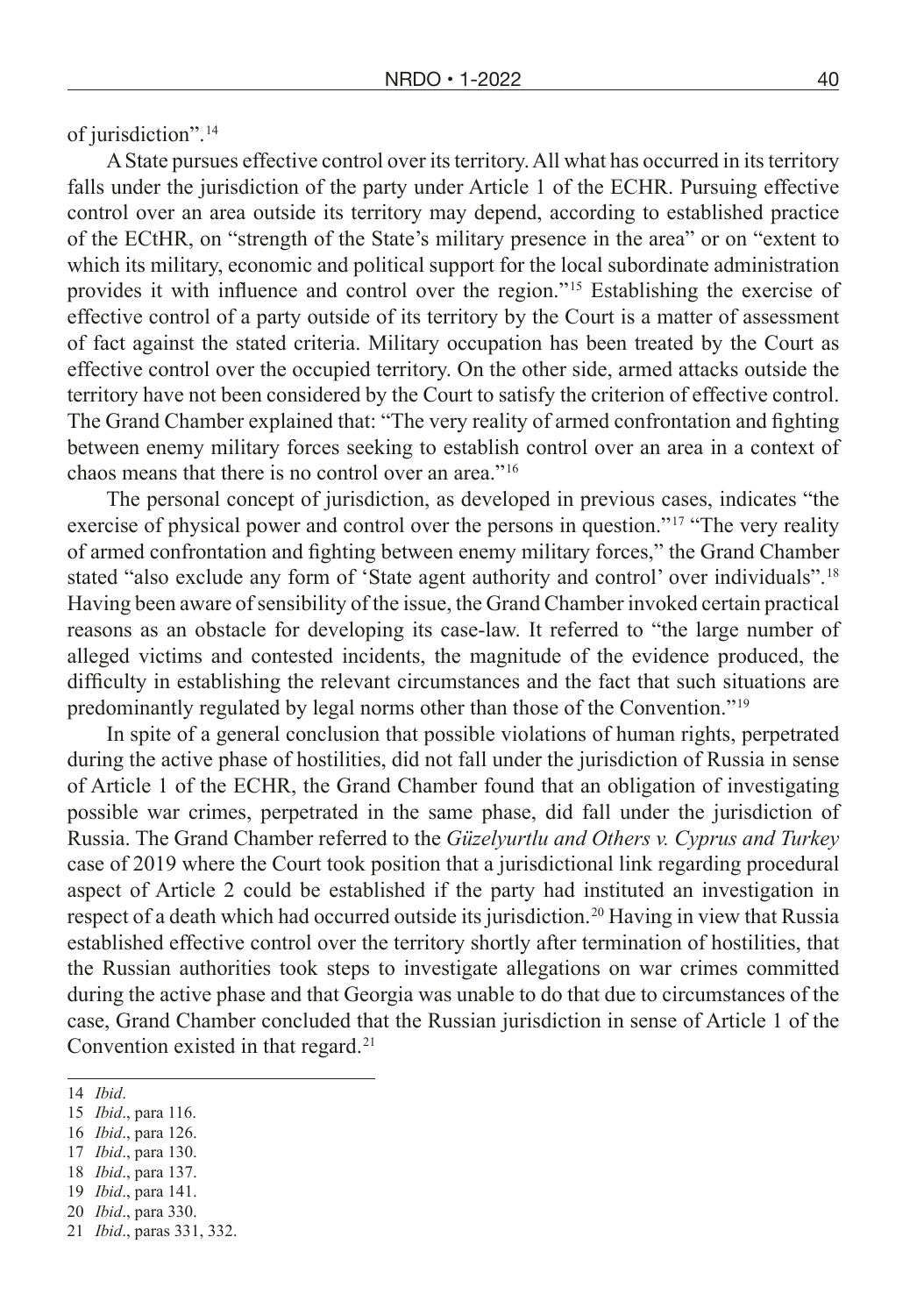By eleven votes to six the Grand Chamber decided that the events which occurred during the active phase of the hostilities (8 to 12 August) did not fall within the jurisdiction of the Russian Federation. Still, unanimously, the Grand Chamber decided that "that the Russian Federation had a procedural obligation under Article 2 of the Convention to carry out an adequate and effective investigation not only into the events which occurred after the cessation of hostilities (from the date of the ceasefire agreement of 12 August 2008), but also into the events which occurred during the active phase of the hostilities (8 to 12 August 2008)". In connection with this, by sixteen votes to one, the Grand Chamber decided that Russia was responsible for a violation of the procedural aspect of Article 2. Thus, according the Grand Chamber, the issue of lawfulness of deprivation of lives in an armed attack has remined beyond the jurisdiction of a party, as it is defined by Article 1 of the Convention, but the issue of investigation of the lawfulness has been within the jurisdiction.

## **4. Banković and Others v. Belgium and Others, 2001**

During the NATO aggression against the FR of Yugoslavia, on 23 April 1999, a NATO forces' aircraft bombed the Radio-Television Serbia headquarters in Belgrade. Sixteen persons were killed and another sixteen were seriously injured. Some of the victims lodged an application against seventeen members of the NATO, which were also the parties to the European Court of Human Rights, on 20 October 1999. 22 The applicants alleged violations of the right to life, the freedom of expression and the right to effective remedy. The Responded States objected admissibility of the application for various reasons, but the main argument was that the applicants did not fall within the jurisdiction of respondent States and consequently the application was not compatible *ratione personae* with the Convention.<sup>23</sup> The jurisdiction of the parties is defined in Article 1 of the Convention as follows:

The High Contracting Parties shall secure to everyone within their jurisdiction the rights and freedoms defined in Section I of this Convention.

Key issue was, thus, who had been under the jurisdiction of the parties in sense of Article 1 of the Convention. To answer the question, the Grand Chamber interpreted the expression "within their jurisdiction" by applying the rules on interpretation of treaties, expressed in Articles 31 and 32 of the Vienna Convention on the Law of Treaties. The Grand Chamber chose to use some of interpretative means which were indicated in the articles: the ordinary meaning of a term, subsequent practice in the application of a treaty, general rules of international law applicable between the parties and *travaux préparatoires*.  24 It considered also previous case-law.

Viewing "ordinary meaning" of the term "jurisdiction" from the standpoint of

<sup>22</sup> *Banković and others v. Belgium and others* (app. no. 52207/99) Grand Chamber Decision as to the Admissibility, 12 December 2001.

<sup>23</sup> *Ibid*., para 31.

<sup>24</sup> *Ibid*., paras 56-58.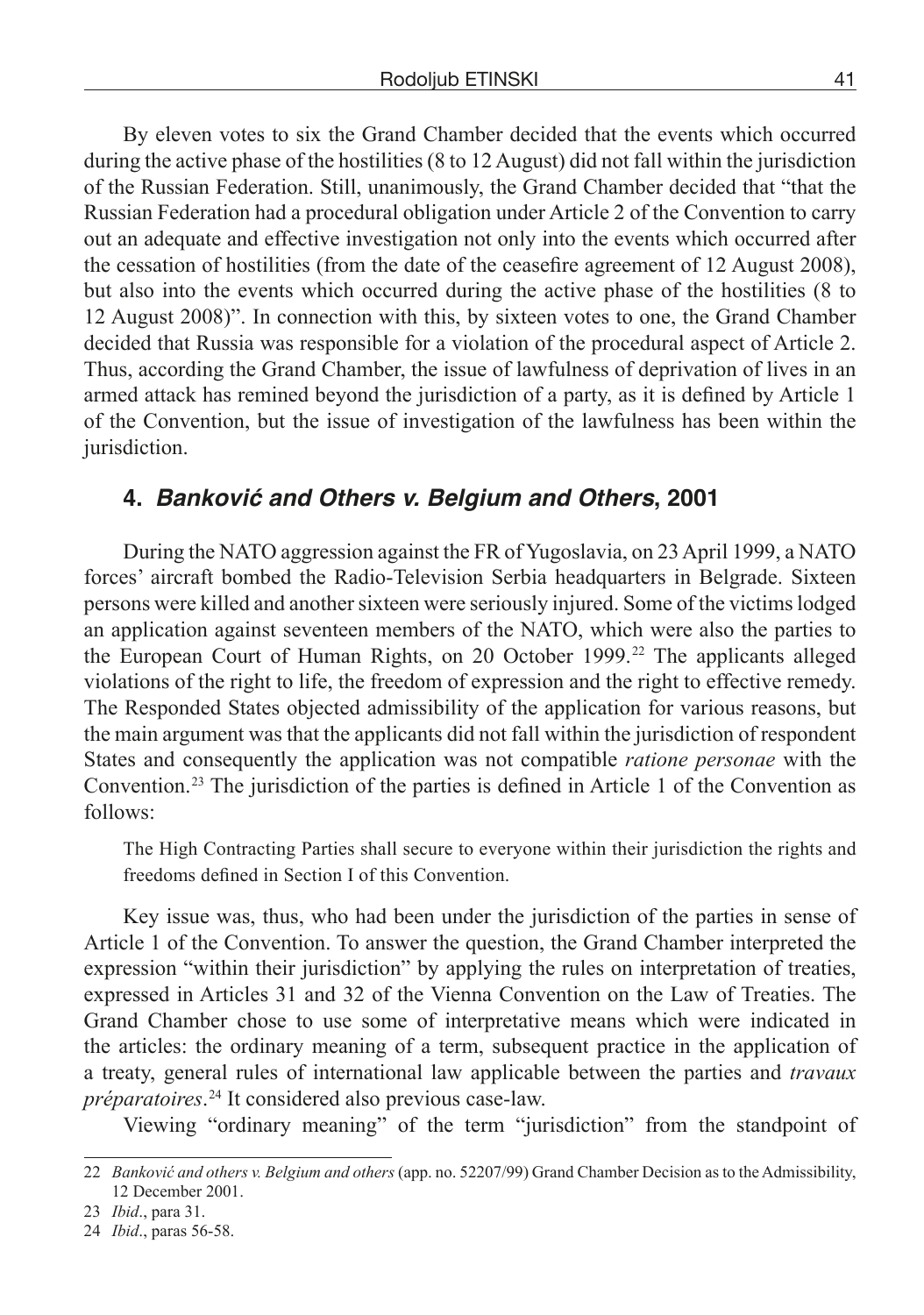public international law, the Grand Chamber observed that the term indicated "primarily territorial" jurisdictional competence of a State. 25 The Grand Chamber noted, also, that international law did not exclude extra-territorial jurisdiction of a State such as "nationality, flag, diplomatic and consular relations, effect, protection, passive personality and universality.<sup> $226$ </sup> Referring to international law literature, it remarked that the extraterritorial jurisdiction is "as a general rule, defined and limited by the sovereign territorial rights of the other relevant States". 27 The Grand Chamber was of the view, "therefore, that Article 1 of the Convention must be considered to reflect this ordinary and essentially territorial notion of jurisdiction, other bases of jurisdiction being exceptional and requiring special justification in the particular circumstances of each case.<sup>"28</sup>

Absence of notifications of derogation of human rights, which the parties might have done under Article 15 of the Convention, when they were involved in extra-territorial military missions, the Grand Chamber saw as subsequent practice of the parties in the implementation of the Convention, which reflected their understanding on a lack of their extra-territorial responsibility in comparable situations. 29 Turkey and the United Kingdom used opportunity offered by Article 15 notifying derogations, but in respect of internal armed conflict.<sup>30</sup> Having that in view, the Grand Chamber disagreed with the applicants that the term "war" in Article 15 meant any war emphasizing that the term meant war in the limits of jurisdiction as it was defined in Article 1. 31

The Grand Chamber used *travaux préparatoires* to confirm rightfulness of the interpretation of the expression "within their jurisdiction" in sense "within their territories". <sup>32</sup> The preparatory worked informed that the Expert Intergovernmental Committee replaced the originally proposed phrase "all persons residing within their territories" with a broader formulation "within their jurisdiction" wishing to expand the Convention's application to all individuals on the territory of a party.<sup>33</sup> Thus, the Grand Chamber was guided in its interpretation by the ordinary meaning of terms, subsequent practice in the application of the Convention and the preparatory work.

The Grand Chamber considered that evolutive interpretation would not be proper for the matter. It recalled the practice of the Court regarding broad application of this interpretative method and reminded that in the *Loizidou v. Turkey* case, in preliminary objection phase, the Court took the position that the evolutive interpretation was applicable to certain jurisdictional issue.<sup> $34$ </sup> The Court stated in that case and repeated more times in later cases that "the Convention could not be interpreted solely in accordance with the intentions of their authors expressed more than forty years previously.<sup>"35</sup> The

- 29 *Ibid*., para 62. 30 *Ibid*.
- 31 *Ibid*.

- 33 *Ibid*.
- 34 *Ibid*., para 64.
- 35 *Ibid*.

<sup>25</sup> *Ibid*., para 59.

<sup>26</sup> *Ibid*.

<sup>27</sup> *Ibid*.

<sup>28</sup> *Ibid*., para 61.

<sup>32</sup> *Ibid*., para 63.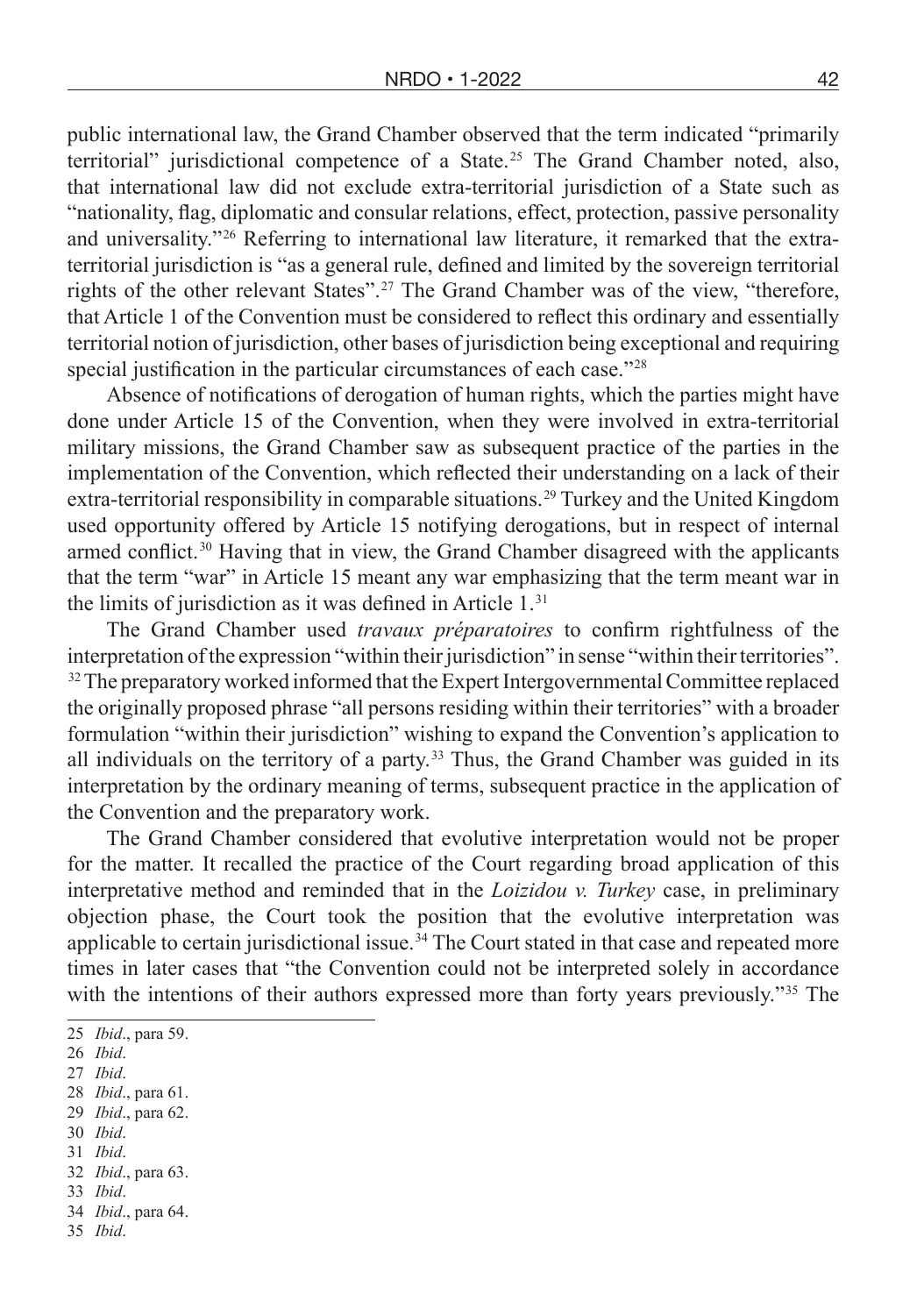Grand Chamber made however distinction between character of jurisdictional issues in *Loizidou* and in *Banković*. In time of *Loizidou*, the jurisdiction of the European Court of Human Rights and the European Commission of Human Rights was optional and the disputed issue was whether Turkey's reservations were compatible with the provisions of the Convention concerning the jurisdiction of the two bodies. The Court stated in *Loizidou* that even the reservations might have been considered as permissible in time of the conclusion of the Convention, that should not mean that the reservations were valid in time of the interpretation. However, in *Banković*, the Grand Chamber stressed that the scope of Article 1 was "determinative of the very scope of the Contracting Parties' positive obligations and, as such, of the scope and reach of the entire Convention system of human rights' protection as opposed to the question, under discussion in the Loizidou case (preliminary objections), of the competence of the Convention organs to examine a case"<sup>36</sup>

Having examined previous case-law regarding extra-territorial jurisdiction of the parties, the Grand Chamber found that common element was the effective control over a territory and its inhabitants abroad, which was exercised by all or some public powers in situations of military occupation, consent or invitation of the Government of the territory.  37 Thus, the effective control over a territory extends the jurisdiction of the party, as envisaged in Article 1, to that territory.

Referring to the northern Cyprus cases, the applicant claimed that the scope of positive obligation under Article 1 should be proportional to the level of effective control over the territory.  38 The respondent Governments asserted that "cause-and-effect" jurisdictional link was not contemplated by Article 1. 39 The Grand Chamber agreed with the respondent Governments. It declared that "the applicants' submission is tantamount to arguing that anyone adversely affected by an act imputable to a Contracting State, wherever in the world that act may have been committed or its consequences felt, is thereby brought within the jurisdiction of that State for the purpose of Article 1 of the Convention.<sup>740</sup> "Had the drafters of the Convention wished to ensure jurisdiction as extensive as that advocated by the applicants," the Grand Chamber argued "they could have adopted a text the same as or similar to the contemporaneous Articles 1 of the four Geneva Conventions of 1949<sup>741</sup> Article 1 of the Geneva Conventions obliges the parties "to respect and to ensure respect for the present Convention in all circumstances." The Grand Chamber found support for its interpretation also in Article 2(1) of the 1966 International Covenant on Civil and Political Rights and in Article 1 of the 1978 American Convention on Human Rights. 42

The Grand Chamber rejected argument that its interpretation of the phrase "within their jurisdiction" left legal vacuum in the human-rights protection. It was an argument, used by the Court in *Cyprus v. Turkey* judgment (para 78). The Grand Chamber in *Banković*

- 39 *Ibid*.
- 40 *Ibid*.
- 41 *Ibid*.

<sup>36</sup> *Ibid*., para 65.

<sup>37</sup> *Ibid*., para 71.

<sup>38</sup> *Ibid*., para 75.

<sup>42</sup> *Ibid*., para 78.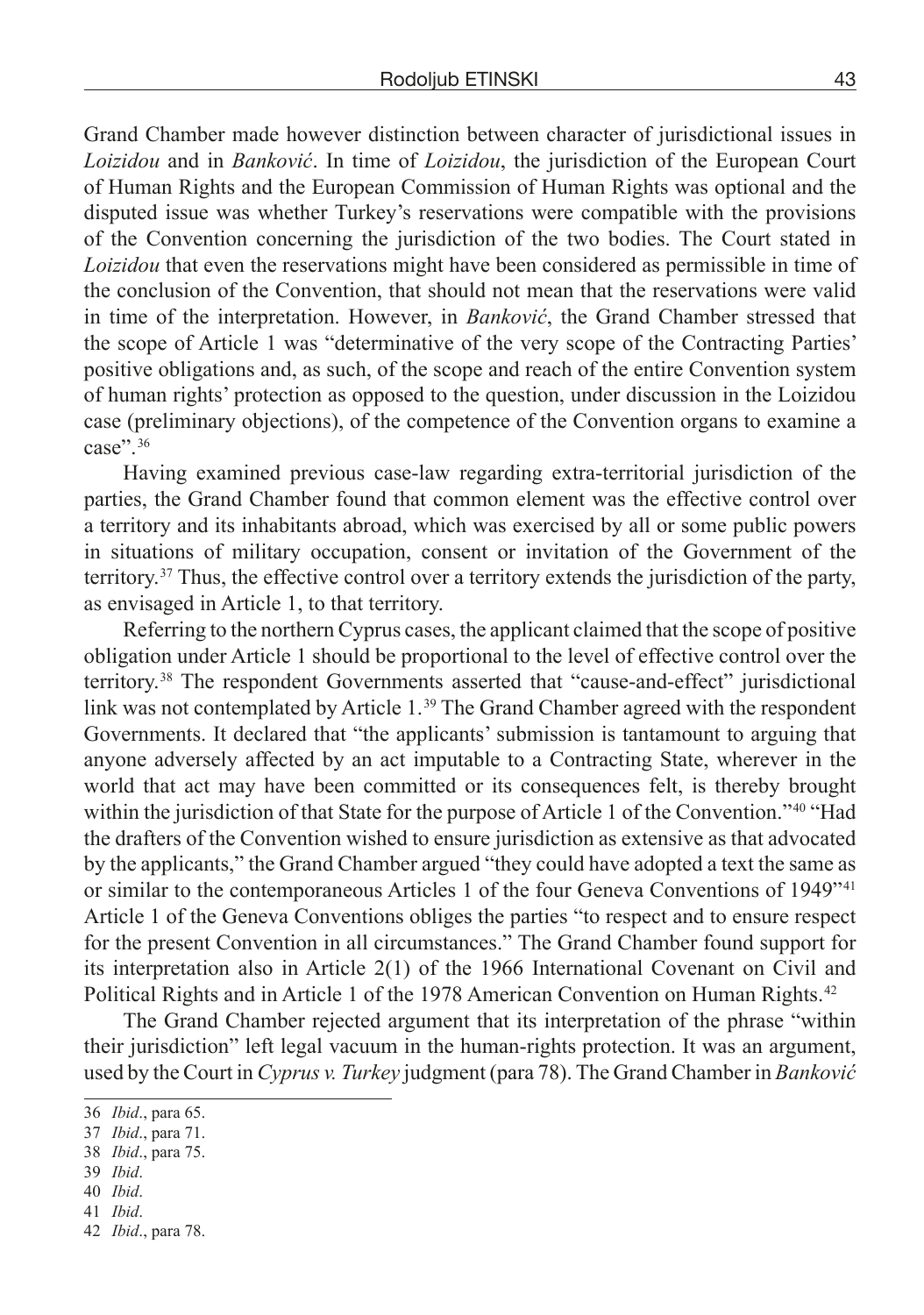made distinction between the two cases stressing the fact that Cyprus was a party of the Convention and that the FR of Yugoslavia was not a party. 43 The FR of Yugoslavia was not within the legal space of the Convention, which was a regional treaty.<sup>44</sup> Thus, the Grand Chamber found that the applicants and their deceased relatives were not capable to fall within the jurisdiction of the respondent States by effect of their extra-territorial act in question and rejected the application as inadmissible. 45

## **5. Critiques of Banković by dissenting Judges in** *Georgia v. Russia*

A critique of the interpretation in the *Banković* case by Judge Serghides was based on a distinction between positive and negative obligations under the ECHR and its jurisdictional consequences. 46 The Judge asked whether *Banković* was focused on a wrong issue, namely effective control regarding fulfillment of positive obligations?<sup>47</sup> The right issue was, according to the Judge, whether negative obligations are applied irrespective of any territoriality criterion and outside the scope of Article 1". 48 Looking at the principle of effectiveness and the text of the Convention as a whole, Judge Serghides inclined to positive answer. The Judge asked "Would human rights protection be effective without being full or complete or global?"<sup>49</sup> He remarked that the jurisdiction of the Court was defined by Article 32 of the Convention and that the article did not refer to the territorial principle or Article  $1<sup>50</sup>$  Reading provisions of the Convention which the Court interprets and applies under Article 32, Judge Serghides noted that each of them began by words "everyone" or "no one" without any and distinction regards jurisdiction *ratione personae* or *ratione loci*.  51 The Judge referred to the object and purpose of the Convention and observed that

the purpose and object of the Convention is not fulfilled, and that its role as a human rights court is therefore not achieved, when it allows gross human rights violations arising from a breach of the States' negative obligations to go unnoticed, or remains passive and closes its eyes completely, citing lack of jurisdiction? 52

In their joint partly dissenting opinion, Judges Yudkivska, Pinto de Albuqurque and Chanturia did not refer explicitly to *Banković*, but they answered to the disputed question differently.<sup>53</sup> Relying on Article 31(2) of the Vienna Convention on the Law of Treaties,

47 *Ibid.,* para 14.

<sup>43</sup> *Ibid*., para 80.

<sup>44</sup> *Ibid*.

<sup>45</sup> *Ibid*., para 82.

<sup>46</sup> Partly Concurring Opinion of Judge Serghides, *Georgia v. Russia, op. cit*., infra n. 6, paras 3-

<sup>48</sup> *Ibid*.

<sup>49</sup> *Ibid*., para 15.

<sup>50</sup> *Ibid*., para 16.

<sup>51</sup> *Ibid.*, para 18.

<sup>52</sup> *Ibid*., para 22.

<sup>53</sup> Joint Partly Dissenting Opinion of Judges Yudkivska, Pinto de Albuqurque and Chanturia, *Georgia v. Russia, op. cit*., infra n. 6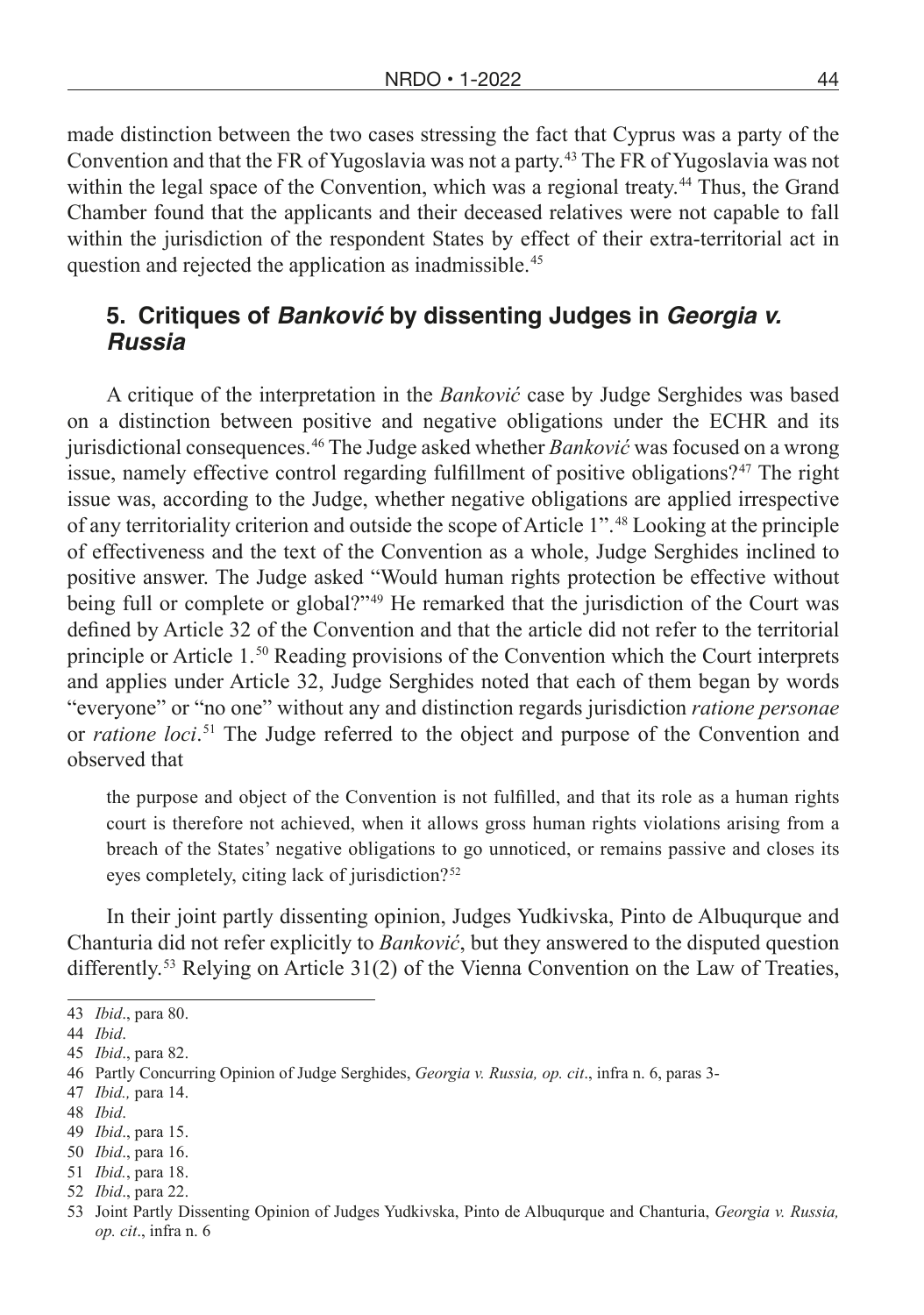they believed that the Convention should be read as a whole and that the term "war" in Article 15 of the Convention referred to any armed conflict, including international conflict and non-international conflict. 54 Having considered the relationship between protection of the right to life by Article 2 of the Convention and by international humanitarian law, they stated:

if States have difficulties in upholding their Article 2 obligations during armed conflicts, at home or abroad, inside or outside Europe, they have only one way out of these difficulties: to derogate from the Convention and to comply with both the Article 15 proportionality clause ('to the extent strictly required') and 'the other obligations under international law', namely with international humanitarian law, which sets the lowest permissible level of rights protection.

Contrary to the interpretation in *Banković*, the three Judges found that the Convention was applicable to all armed conflicts, including international conflicts.

Relying on the case-law, Judges Yudkivska, Wojtyczek and Chanturia, made distinction between the jurisdiction of a State, as it is defined by applicable rules of international law, and the exercise of public power of a State. They stated that if a party "cannot effectively exercise full territorial jurisdiction over part of its territory, the Convention applies only to the extent that the State can effectively exercise public power". 55 That is very close to the argument of the applicants in *Banković*. The three Judges departed then obviously from the interpretation in *Banković*. They declared that: "if a State exercises public power beyond its internationally recognised scope of jurisdiction, the actions undertaken by the State beyond this domain nonetheless fall within the scope of the Convention and must comply with the rights guaranteed by that treaty". 56 They came thus to the conclusion that the term "jurisdiction" in Article 1 referred to "the scope of public power effectively exercised by the State".<sup>57</sup> According to them "[A]n order to bomb specific targets in a city is an act of public power, not only in respect of the troops which will execute it but also over the persons who are in the city in question and who will suffer." 58

Judge Pinto de Albuquerque was really sharp in his critique of *Bankvić*. He stated:

Quite abruptly, the Court abandoned this consistent line of case-law in the most regrettable *Banković and Others* decision, by taking an extremely restrictive approach to jurisdictional issues. Interpreting extraterritorial jurisdiction in the light of general international law, the Court limited it to legally permitted extensions of domestic jurisdiction 'including nationality, flag, diplomatic and consular relations, effect, protection, passive personality and universality', defined against the background of the sovereign territorial rights of the other relevant States. By so doing, the Court confused the essentially facts-centered concept of jurisdiction in Article 1 of the Convention with the legal grounds of extraterritoriality in general international law. In a sign of narrow-minded parochialism, it further confined the applicability of the Convention

57 *Ibid*.

<sup>54</sup> *Ibid*., para 14. See also para 25.

<sup>55</sup> Joint Partly Dissenting Opinion of Judges Yudkivska, Wojtyczek and Chanturia, *Georgia v. Russia, op. cit*., *infra* n. 6 p. 186, para 3.

<sup>56</sup> *Ibid*.

<sup>58</sup> *Ibid*., para 6.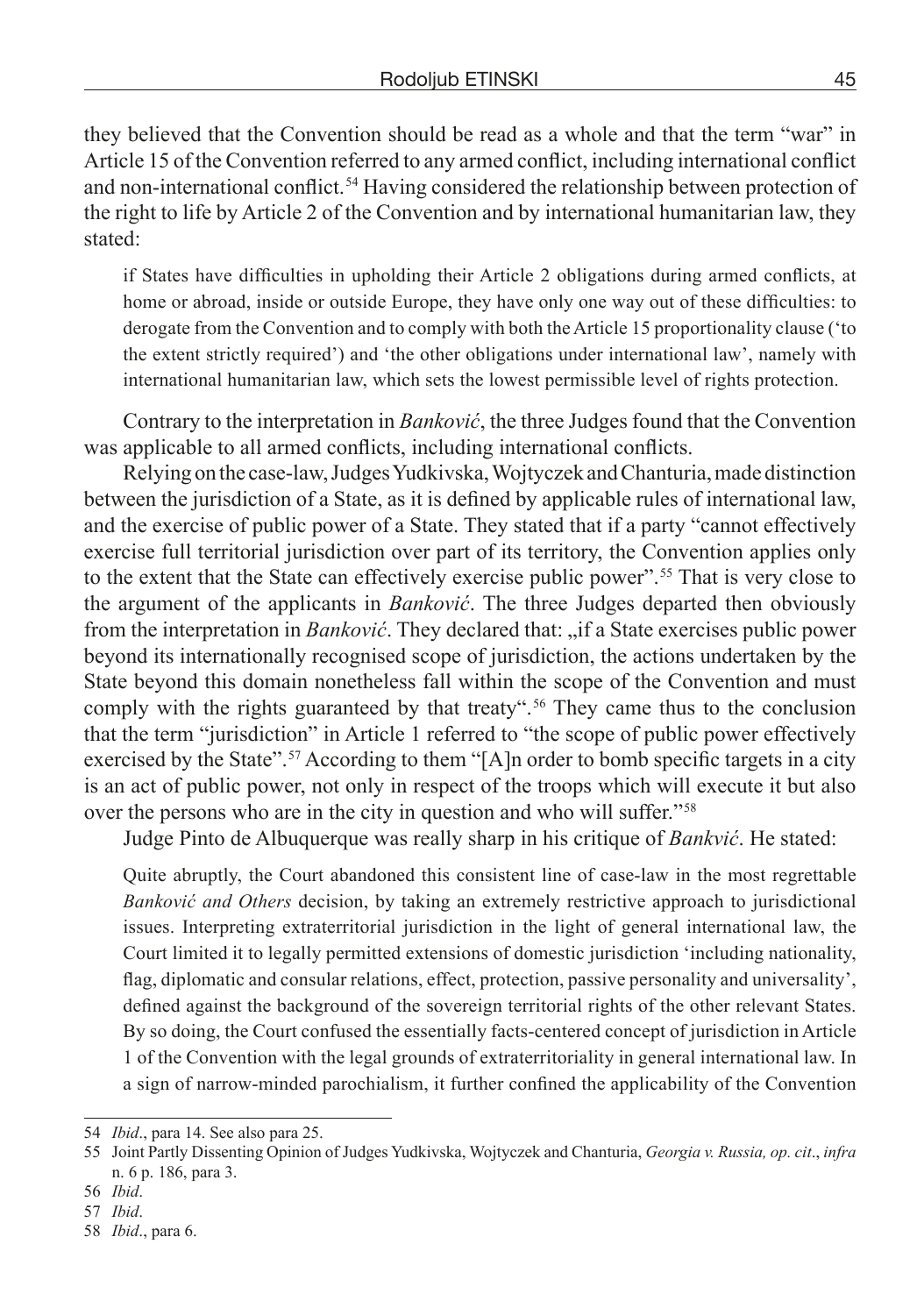to the European territory of the Contracting Parties, the so-called 'European legal space', ignoring the express provision of Article 56 of the Convention – which is a clear indication of the founding fathers' wish that the Convention should be applied all over the world, in the overseas territories of the Contracting Parties, save for some exceptional cases – and disregarding the agenda heralded in its Preamble, which does not suggest any geographical limitation to the observance of the rights and freedoms enshrined in the Convention. 59

#### **6. Critiques of Banković in Literature**

Being limited by space and time, the presentation of critiques of *Banković* in literature will not be exhaustive. Only some opinion will be exposed. Crucial critique challenges compatibility of *Banković* with "the very idea of human rights". Three authors wrote that *Banković* was based on moral values which are incompatible with "the very idea of human rights."<sup> $60$ </sup> The basic idea of human rights is that they are inherent to all human beings.<sup>61</sup> States are obliged not to interfere in universal human rights by which all human beings are endowed. These negative obligations of States are owed to everyone everywhere. They exist as part and parcel of the object and purpose of the Convention, beyond Article 1. Article 1 is limited only to positive obligations. 62 Other writers believed also that the interpretation of the phrase "within their jurisdiction" was contrary to the object and purpose of the Convention. 63 In connection with that, some authors observed that one of most powerful interpretative tool-the principle of effectiveness was put aside. 64 Really, the Court repeated in many cases that "the Convention is intended to guarantee not rights that are theoretical and illusory but rights that are practical and effective". The application of the principle was not considered in *Banković.*

The subject-matter of the case concerns State responsibility and attribution of acts to a State. These issues have not been discussed in *Banković*. An author understood the term "jurisdiction" in sense of attribution of a violation of the Convention to a party. 65 The issue of attribution is missing in relevant case-law. 66

64 Matthew Happold, *op. cit*., at 87.

<sup>59</sup> Partly Dissenting Opinion of Judge Pinto de Albuquerque, *Georgia v. Russia, op. cit*., infra n. 6 p. 203, para 5.

<sup>60</sup> Erik Roxstrom, Mark Gibney and Terje Einarsen, "The NATO Bombing Case (Bankovic et al. v. Belgium et al.) and the Limits of Western Human Rights Protection." *Boston University International Law Journal*, vol. 23, no. 1, Spring 2005, pp. 55-136, at 62.

<sup>61</sup> Erik Roxstrom, Mark Gibney and Terje Einarsen, "The NATO Bombing Case (Bankovic et al. v. Belgium et al.) and the Limits of Western Human Rights Protection., *Boston University International Law Journal*, vol. 23, no. 1, Spring 2005, pp. 55-136, at 66, 69-72.

<sup>62</sup> Erik Roxstrom, Mark Gibney and Terje Einarsen, "The NATO Bombing Case (Bankovic et al. v. Belgium et al.) and the Limits of Western Human Rights Protection," *Boston University International Law Journal*, vol. 23, no. 1, 2005, pp. 55-136, at 72, 73.

<sup>63</sup> Alexander Orakhelashvili, "Restrictive Interpretation of Human Rights Treaties in the Recent Jurisprudence of the European Court of Human Rights," *European Journal of International Law*, vol. 14, no. 3, 2003, pp. 529-568 at 547. Kerem Altiparmak, Bankovic: "An Obstacle to the Application of the European Convention on Human Rights in Iraq," *Journal of Conflict and Security Law*, vol. 9, no. 2, 2004, pp. 213-252 at 226. Matthew Happold, "Bankovic v. Belgium and the Territorial Scope of the European Convention on Human Rights," *Human Rights Law Review*, vol. 3, no. 1, 2003, pp. 77-90, at 88.

<sup>65</sup> Alexander Orakhelashvili, *op. cit*., at 540.

<sup>66</sup> Cedric Ryngaert, "Clarifying the Extraterritorial Application of the European Convention on Human Rights,"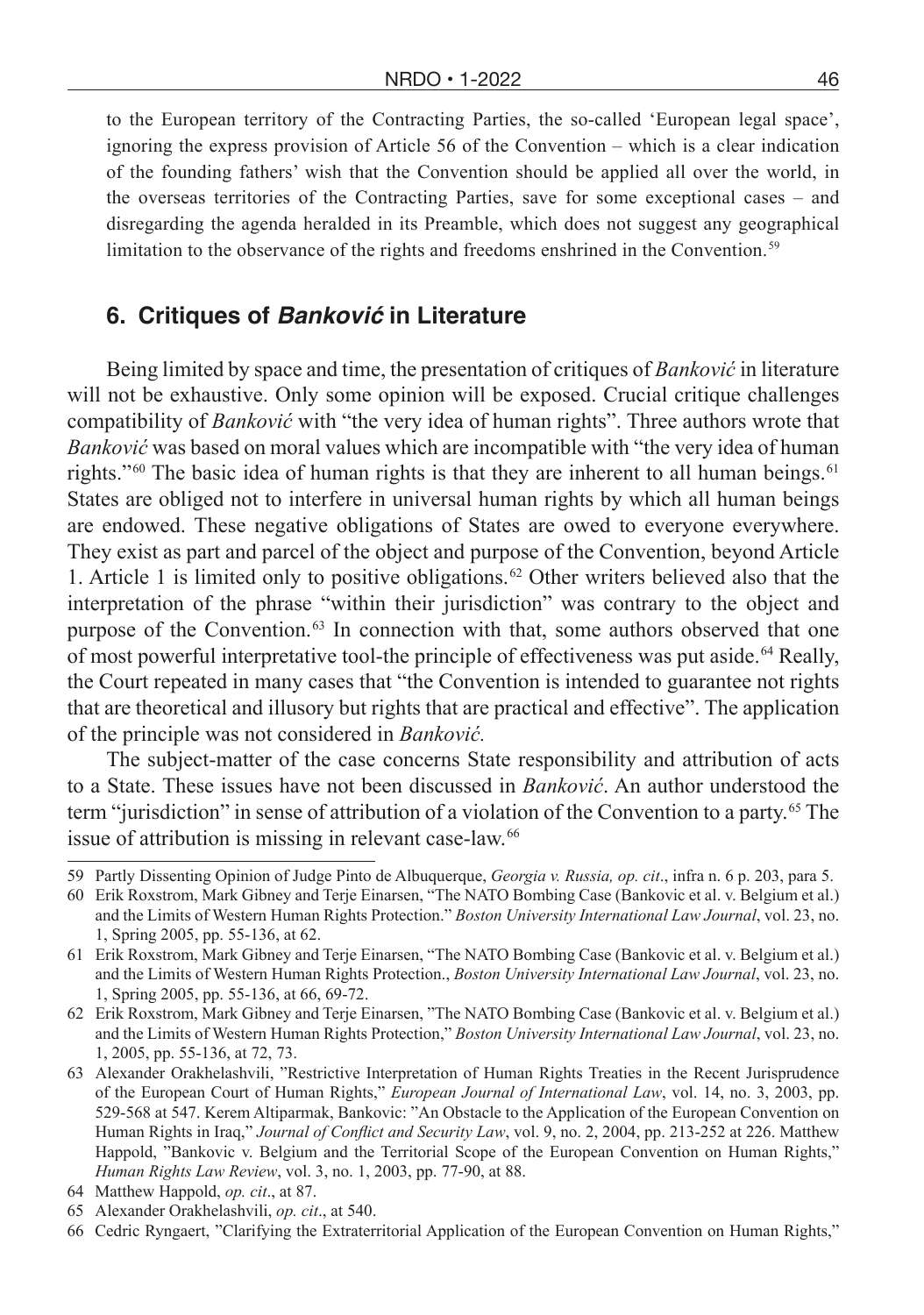The methods by which interpretative means had been used in *Banković* were criticized. By consulting related international law literature, the Grand Chamber used some information found in the literature, but neglected others which related precisely to the disputed issue and led to contrary meaning. 67 Some writers took as quite obvious that jurisdiction includes "State's control over its troops operating abroad" 68 and that "a state is held responsible for the conduct of its air forces wherever it occurs."<sup>69</sup> An author asserted that the use of subsequent practice, that is inferences of the Court from absence of notification of derogation of human rights under Article 15 of the Convention was improper.<sup>70</sup> Similarly, a writer observed that reading Article  $2(1)$  of the International Covenant on Civil and Political Rights by the Court does not correspond with interpretation of the Article by the Human Rights Committee in the *Lopez v. Uruguay* case.<sup>71</sup>

#### **7. Conclusions**

Abandonment of Banković's spatial model has been expected, 72 but has not occurred. Still, certain modification has happened. Invoking ECHR espace juridique, as defined in *Banković*, the UK House of Lords considered in *Al-Skeini* that Iraqis who were killed by UK troops did not fall within the UK's ECHR jurisdiction. 73 Abandoning ECHR espace juridique and promoting a version of jurisdiction in form of "State agent authority and control over individuals," the ECtHR found in *Al-Skeini* that six applicants fell under ECHR jurisdiction of the UK. 74 Besides, the *Georgia v. Russia* case confirms that under certain conditions a procedural obligation of investigating loss of life during hostilities may emerge.

The Banković's spatial model includes an inherent absurd. Defining jurisdiction as a territorial jurisdiction, it excludes from jurisdiction, in sense of Article 1 of the Convention, hostile armed activities beyond the territory of a party. At the same time, hostile armed activities within the territory fall under jurisdiction. The armed conflict between the Russian Federal Army and Chechen fighters on the territory of Russia in 1999 fell under jurisdiction of Russia. 75 Let's imagine an international armed conflict between two States on a territory of one of them. Each of them file application against another alleging violations of the ECHR committed by its forces during hostilities. The application against a State on whose territory armed conflict occurred would be admissible. Contrary, the application against aggressor State would not be admissible. Isn't that an absurd? It is

*Merkourios: Utrecht Journal of International and European Law*, vol. 28, no. 74, 2012, pp. 57-60. at 60.

<sup>67</sup> Erik Roxstrom, Mark Gibney and Terje Einarsen, *op. cit*., at 68.

<sup>68</sup> Kerem Altiparmak, *op. cit*., at 224.

<sup>69</sup> *Ibid*., at 225.

<sup>70</sup> Alexander Orakhelashvili, *op. cit*., at 542.

<sup>71</sup> Mark Gibney, "A Sense of Space: Human Rights and the West's Legal Framework," *International Studies Journal*, vol. 2, no. 1, 2005, pp. 1-18

<sup>72</sup> Cedric Ryngaert, *op. cit*., at 58.

<sup>73</sup> *Ibid*., at 59.

<sup>74</sup> *Ibid*.

<sup>75</sup> *Isayeva, Yusupova and Bazayeva v. Russia* (app. nos. 57947/00, 57948/00 and 57949/00) Judgment, 24 February 2005.